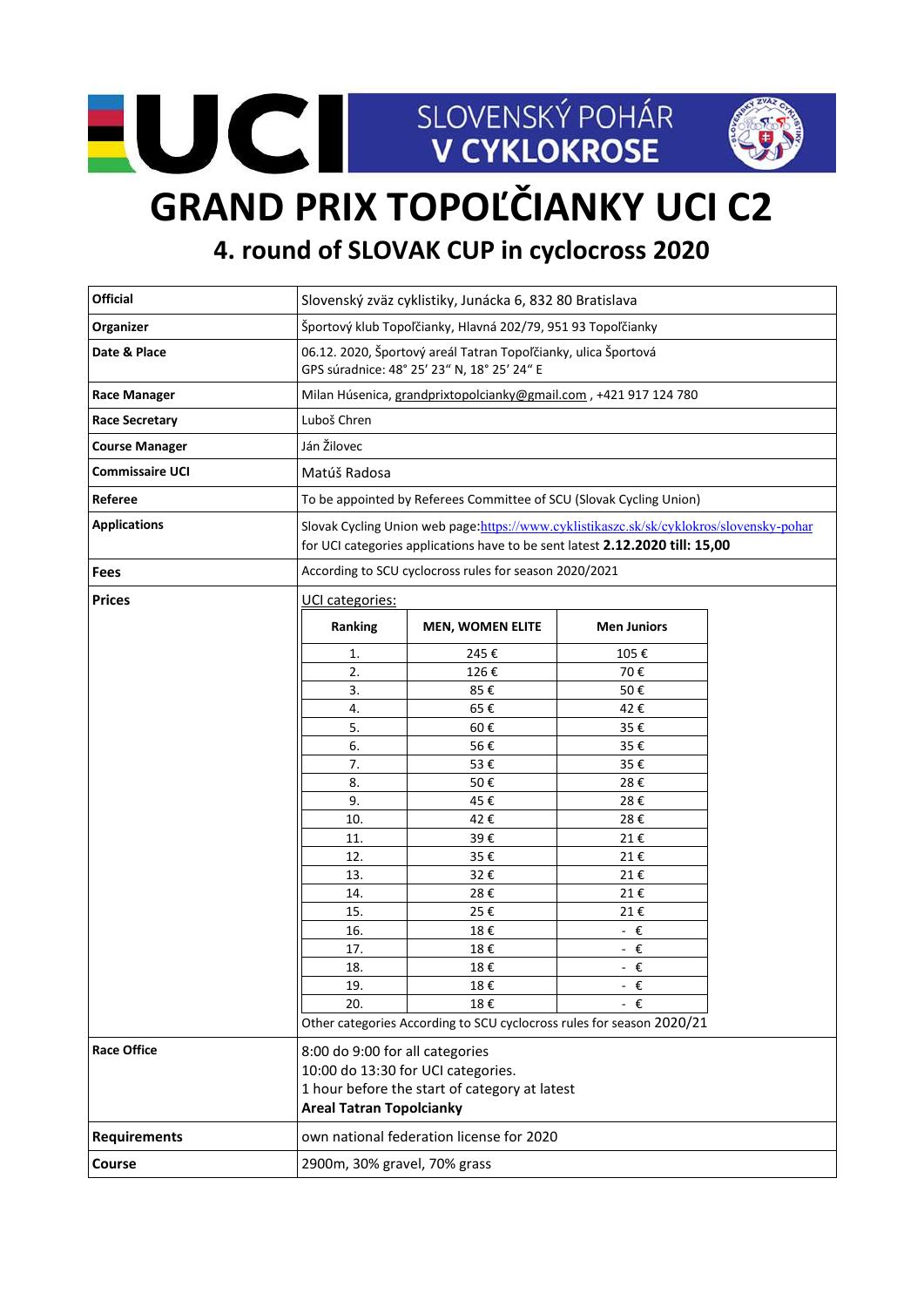## SLOVENSKÝ POHÁR<br>V CYKLOKROSE



| <b>Training on course</b> | $9.00 - 10.00$<br>12:00-12:30                                                                                                                                                                                                                                                                                                                                                                                                                                                             |  |
|---------------------------|-------------------------------------------------------------------------------------------------------------------------------------------------------------------------------------------------------------------------------------------------------------------------------------------------------------------------------------------------------------------------------------------------------------------------------------------------------------------------------------------|--|
| Program                   | 10:00 hod. U13 men + 10:01 hod. U15 women<br>10:30 hod. U15 men + 10:31 hod. U17 women<br>11:15 hod. U17 men<br>11:17 hod. Masters A, B, C + women Masters<br>12:30 hod. Juniors<br>13:30 hod. Women elite (+U23, women juniors)<br>14:30 hod. Men Elite (+ U23)                                                                                                                                                                                                                          |  |
| <b>Medals Ceremony</b>    | 15 minutes after the finish of each UCI category,<br>For categories U13, U15 12:00<br>For other morning categories after men elite ceremony<br>Financial prices will be paid 15 minutes after ceremony of each category in race<br>office.                                                                                                                                                                                                                                                |  |
| <b>Showers</b>            | In the building of Sport areal Tatran Topolcianky                                                                                                                                                                                                                                                                                                                                                                                                                                         |  |
| <b>Medical assistance</b> | NZP RZP Zlaté Moravce                                                                                                                                                                                                                                                                                                                                                                                                                                                                     |  |
| Antidoping control        | In the building of Sport areal Tatran Topolcianky                                                                                                                                                                                                                                                                                                                                                                                                                                         |  |
| <b>Covid measures</b>     | All participants will have to be tested by antigen tests before the start, The exact<br>schedule, times and place of testing will be announced Thursday-Friday. Detailed<br>information will be published soon here.<br>https://www.cyklistikaszc.sk/sk/submenu/covid-19                                                                                                                                                                                                                  |  |
| Regulation                | The race runs according to UCI rules, SCU rules and this schedule. In case of<br>breaching these rules the sanctions of UCI will be applied for UCI categories and<br>sanctions of SCU will be applied for other categories. The racers start at their own<br>risk and costs of own club. Organizer does not guarantee against any damage done<br>by racers. Organizer reserves the right for changes of this regulation or right for<br>cancelling the race in case of unexpected event. |  |
| <b>Others</b>             | All start numbers have to be given back after the race to the race office cleaned.                                                                                                                                                                                                                                                                                                                                                                                                        |  |